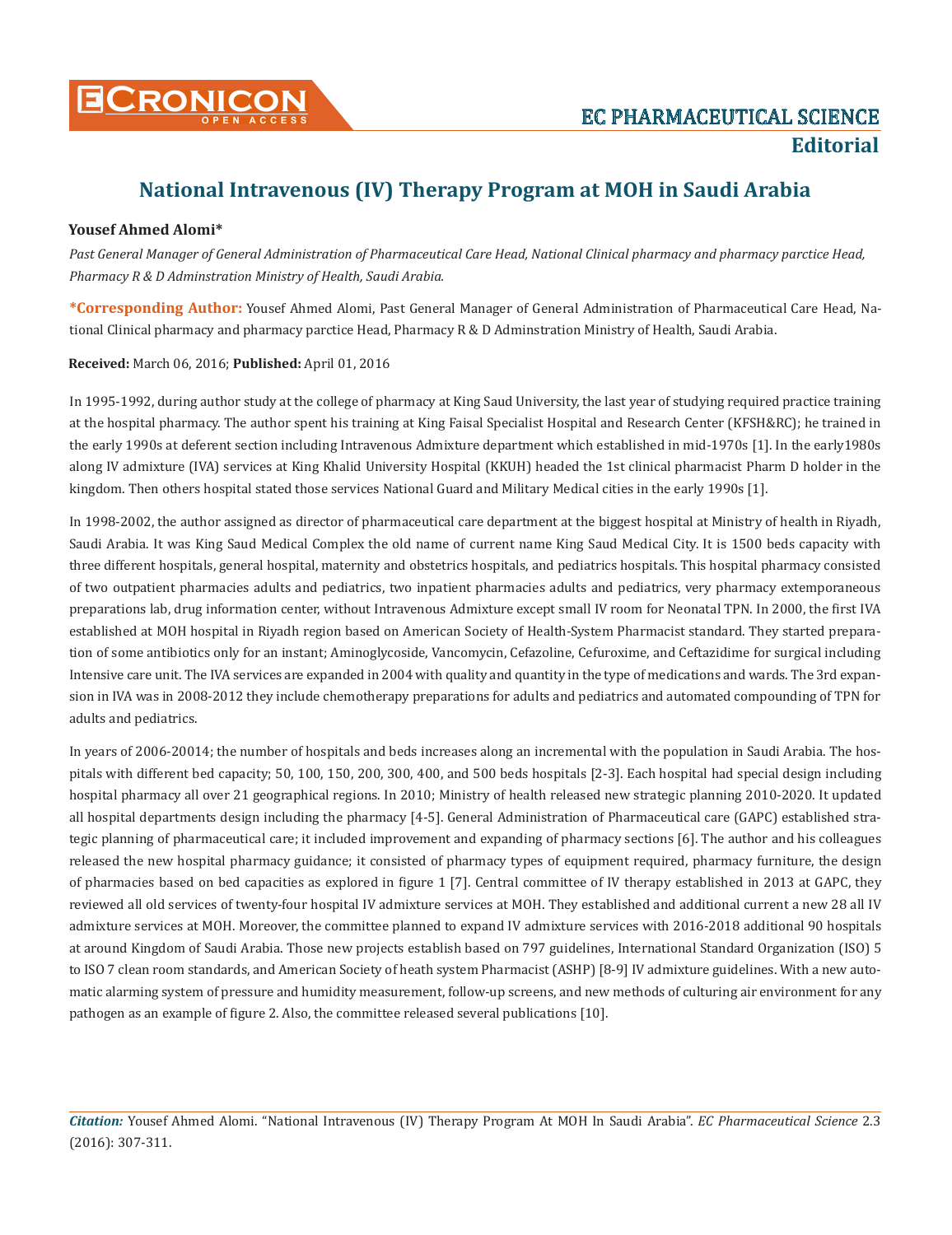N-MIXTURE<br>ROOM<br>60-100 BED 15,35 Ş 蕊 IV-MIXTURE 15,35 200-300 BED 87 ion.<br>Sinus IV-MIXTURE<br>ROOM  $18.2$ 400-500 BED  $\circ$ 

Figure 1

*Citation:* Yousef Ahmed Alomi. "National Intravenous (IV) Therapy Program At MOH In Saudi Arabia". *EC Pharmaceutical Science* 2.3 (2016): 307-311.

308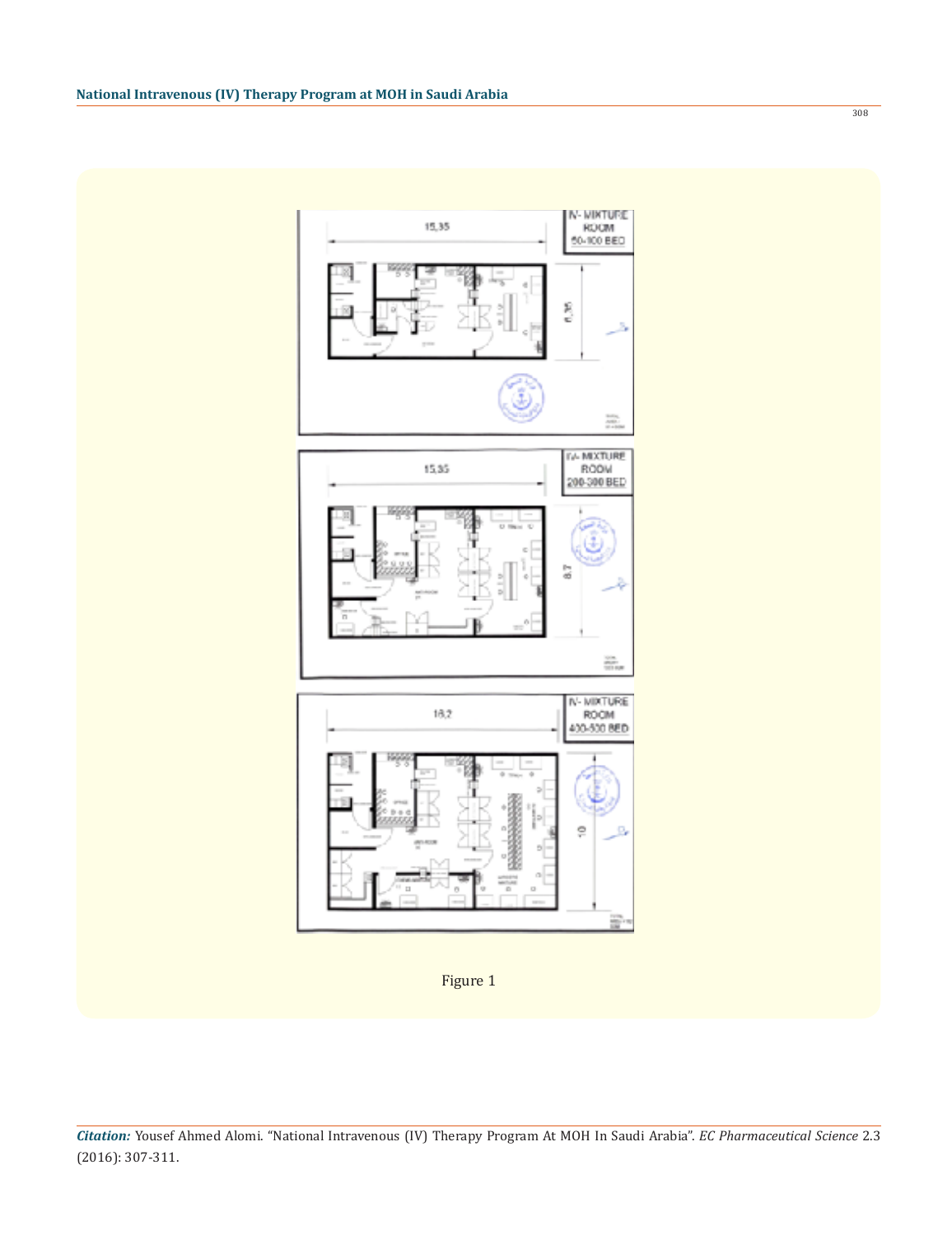

Figure 2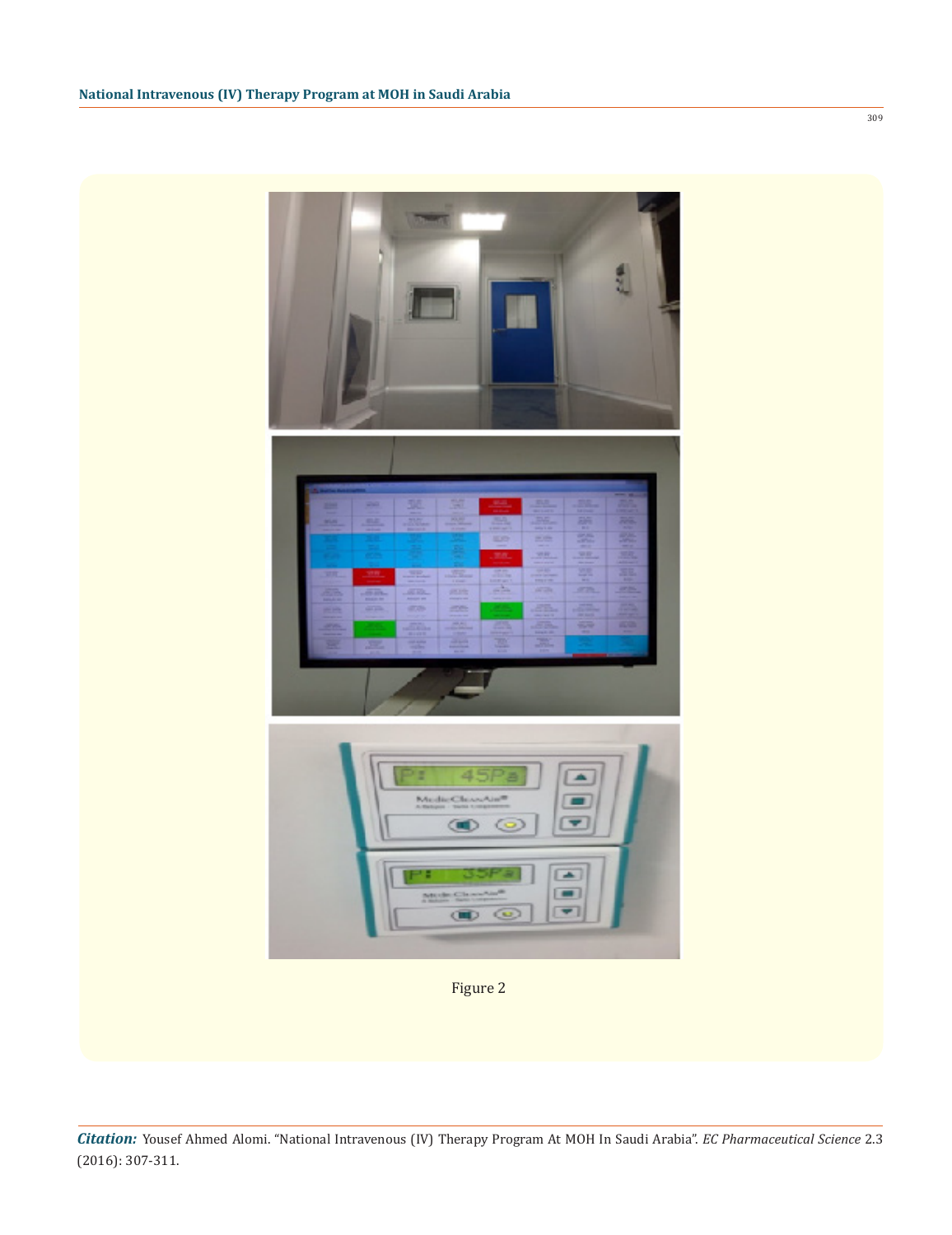- $\checkmark$  Adults Parenteral Dilution Manual
- $\checkmark$  Pediatrics Parenteral Dilution Manual
- $\checkmark$  Neonatal Parenteral Dilution Manual
- $\checkmark$  Home Adults Parenteral Dilution Manual
- $\checkmark$  Home Pediatrics Parenteral Dilution Manual
- $\checkmark$  Standard adults concentration IV Drip chart
- $\checkmark$  Standard concentration Pediatrics IV Drip chart

In 2012, Al sultan MS and his colleagues published at local pharmaceutical journal described hospital practice of dispensing and administration in Riyadh region. He mentioned 60.7% of chosen sample had IV admixture services while 21% of them required the nurses prepare IV medications at the words. The study did not discuss detail about IV admixture services, and the majority of the sample non-MOH hospitals. The author is not familiar with any study discussed detail about IV services in Saudi Arabia or Gulf countries. Also, it is very hard to find any literature described IV admixture services in the Middle East countries [11].

In 2014, GAPC requested from 21 regions by an official memory to formulate IV therapy committee at each region and IV therapy committee at each hospital with IV therapy team. The regional committee organized all IVA services in the level area; the hospital committees establish the program at the hospital level. The IV therapy team makes a daily round all patients taking IV medication; check the IV preparation, appropriate for patients, IV medication canula situation, IV therapy allergies, IV medication administration techniques. Our plan to cover the following issues related to IV therapy and publishes them in the coming issues of the journal.

- $\checkmark$  IV therapy Pharmacist intervention
- $\checkmark$  IV therapy Medication errors
- $\checkmark$  IV therapy adverse drug reaction
- $\checkmark$  IV therapy Drug-related problems
- $\checkmark$  Cost avoidance of IV therapy
- $\checkmark$  National survey of IV therapy
- $\checkmark$  IV therapy of pain management program
- $\checkmark$  IV therapy of Anticoagulation program
- $\checkmark$  IV therapy of neurology pharmacy program
- $\checkmark$  IV therapy of pharmacy home care program
- $\checkmark$  IV therapy of nephrology pharmacy program
- $\checkmark$  IV therapy of cardiology pharmacy program
- $\checkmark$  IV therapy of pediatrics pharmacy program
- $\checkmark$  IV therapy of Ramadan pharmaceutical care program
- $\checkmark$  IV therapy of mass gathering pharmaceutical care program

IV therapy program is an essential tool to prevent medication errors, and drug-related problem in an era of pharmacy practice. It helps all health care professional to provide appropriate IV therapy care during diseases management without any mistakes; it helps of preventing drug resistance bugs and applies hospital infection control standards, and continuous improvement of the pharmaceutical care services, meet patients needs, with raise patient satisfaction of pharmaceutical care in Saudi Arabia

## **Bibliography**

1. Alomi YA. "National Pharmacy Practice Programs at Ministry of Health in Saudi Arabia". *Journal of Pharma and Pharmaceutical Sciences* 1.2 (2015): 17-18.

- 2. Statistics Book-Statistical Book for Year 2013. Ministry of Health Portal, Kingdom of Saudi Arabia (2015).
- 3. About the Ministry-Strategy. "Ministry of Health Portal, Kingdom of Saudi Arabia" (2016).

*Citation:* Yousef Ahmed Alomi. "National Intravenous (IV) Therapy Program At MOH In Saudi Arabia". *EC Pharmaceutical Science* 2.3 (2016): 307-311.